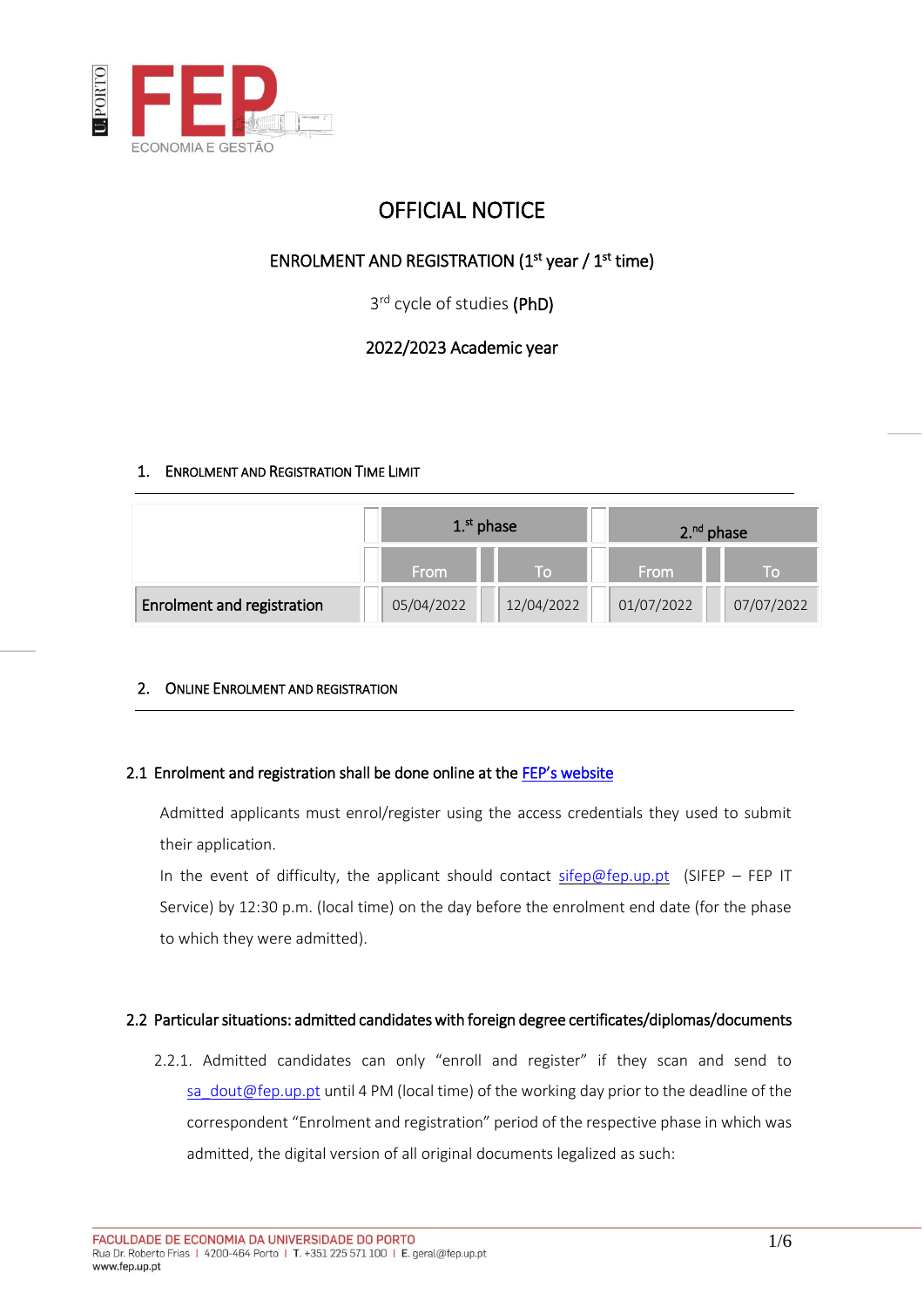

- a) The originals of the foreign documents/degree certificates/diplomas shall be authenticated by the Portuguese Consulate in the country where the degree was obtained or legalized by the Hague Apostille.
- b) Documents that are not written in Portuguese, English, French or Spanish must be translated into Portuguese or English, and the translation must be certified by the Portuguese Consulate in the country where the degree was obtained or legalized by the Hague Apostille. In this case, the original and the translated documents must be also legalized by the Portuguese Consulate in the country where the degree was obtained or legalized by the Hague Apostille.
- 2.2.2. The Academic Services may request the presentation of the originals of the documents and its translations, authenticated in accordance with 2.2.1.
- 2.2.3. The registration not preceded by the sending of the documents/ certificates/diplomas in accordance with 2.2.1. and/or the failure to present the original documents, in the period defined by the Academic Services, authenticated in accordance with 2.2.2., leads to the cancellation of the registration; however, it does not exempt the candidate, from paying of all the fees due to date.

#### **3. FULL-TIME OR PART-TIME**

#### **Full-time student**

A student enrolled in more than 37.5 ECTS credits, up to a maximum of 75 ECTS.

#### **Part-time student**

A student enrolled in a maximum of 37.5 ECTS credits.

The choice of study regime (full-time or part-time) can only be made at the moment of enrolment/registration. The only exception is for students granted Student Worker status, who may change their study regime from full-time to part-time at the start of the  $2<sup>nd</sup>$  semester.

# 4. TUITION AND MATRICULATION FEES AND SCHOOL INSURANCE

Payment of the first instalment of tuition fees, school insurance and matriculation fee are due immediately after the registration/enrollment.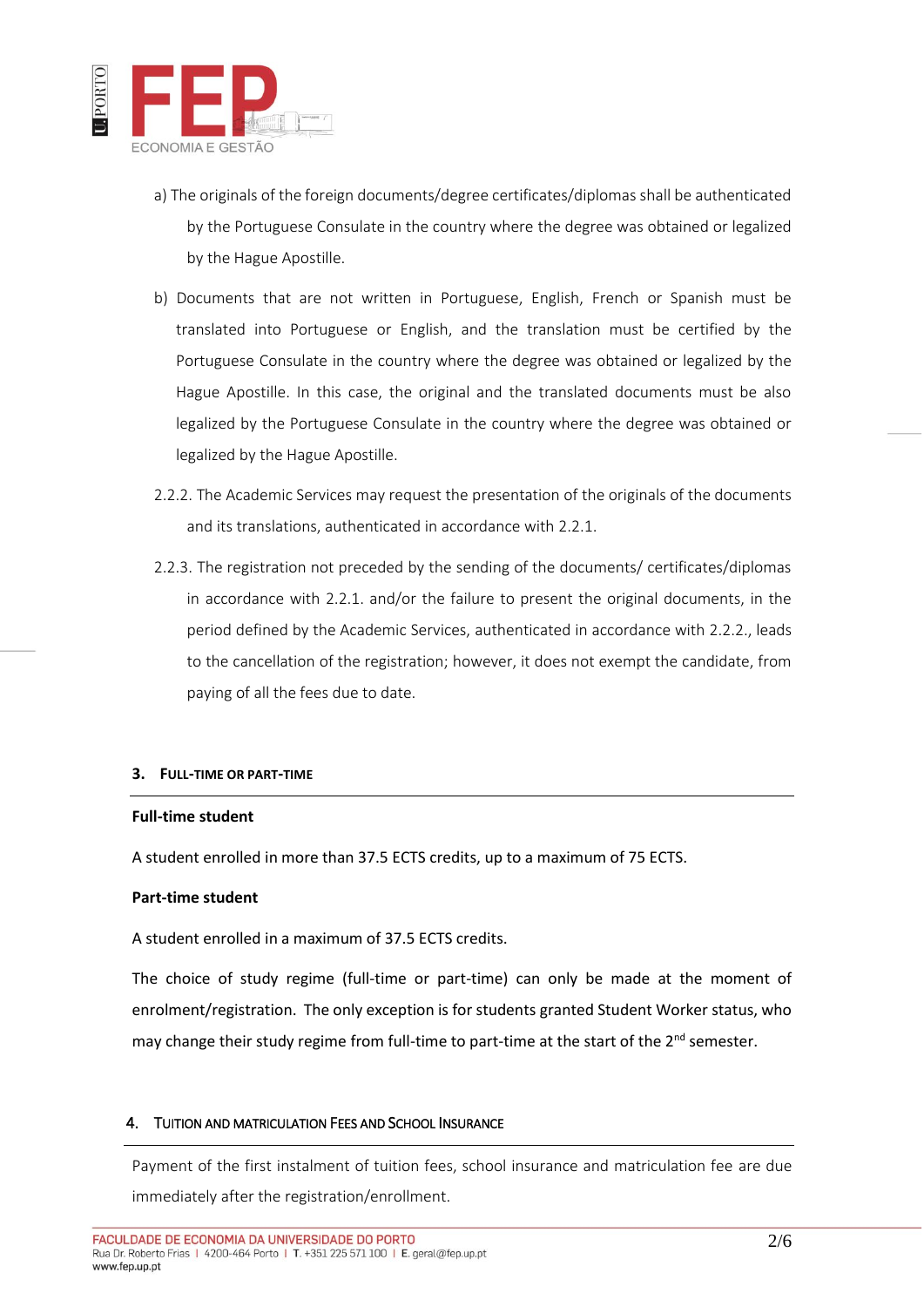

The payment must be done through one of these methods:

- ATM using the SIBS references generated by the student in FEP's website on the item "Conta Corrente" (access after validation with username and password).
- PayPal

[The fees,](https://sigarra.up.pt/fep/en/WEB_BASE.GERA_PAGINA?p_pagina=1025931) according to the student status are the following:

| Student Status*             | Annual Fee $(\epsilon)^{**}$ |                     |  |
|-----------------------------|------------------------------|---------------------|--|
|                             | Full time                    | Part time***        |  |
| Student from European Union | 2 850 00                     | $1062.50 - 2300.00$ |  |
| - Student from CPI P        | -3 400 00                    | $1.25500 - 2.74000$ |  |
| International student       | 6 100 00                     | $2.20000 - 4.90000$ |  |

\* For a better understanding of the Student Status, please see the glossary

\*\* Includes the matriculation fee (100€) but does not include the school insurance (€2,00).

\*\*\* As defined by the University of Porto General Council

During registration/enrolment students must select the tuition fees in accordance with their status (European Union student, student from CPLP or international student) and choose between full time and part time. Where a nonconformity is found, the Academic Services will adjust the tuition fee payment plan. Any debt arising from these corrections is due by the student.

# 5. CANCELLATION OF THE REGISTRATION AT STUDENT'S REQUEST

The student can cancel the registration, but the request must be submitted in the school platform (SIGARRA) through the students' personal webpage (the student must choose the option "*requerimentos*", available at the right-side of the page after opening the academic pathway). No other option will be considered.

Further information available in the "[Tuition Regulation of the University of Porto](https://sigarra.up.pt/fep/pt/WEB_BASE.GERA_PAGINA?p_pagina=1025931)".

# 6. WORKER-STUDENTS AT PORTO UNIVERSITY

To be entitled to working-student status and the special rights inherent to it, the students must apply at the time of registration/ enrolment or within 20 working days after the beginning of the academic year through the students' personal webpage (the student must choose the option "*requerimentos*", type "*Estatuto TE*", available at the right-side of the page after opening the academic pathway).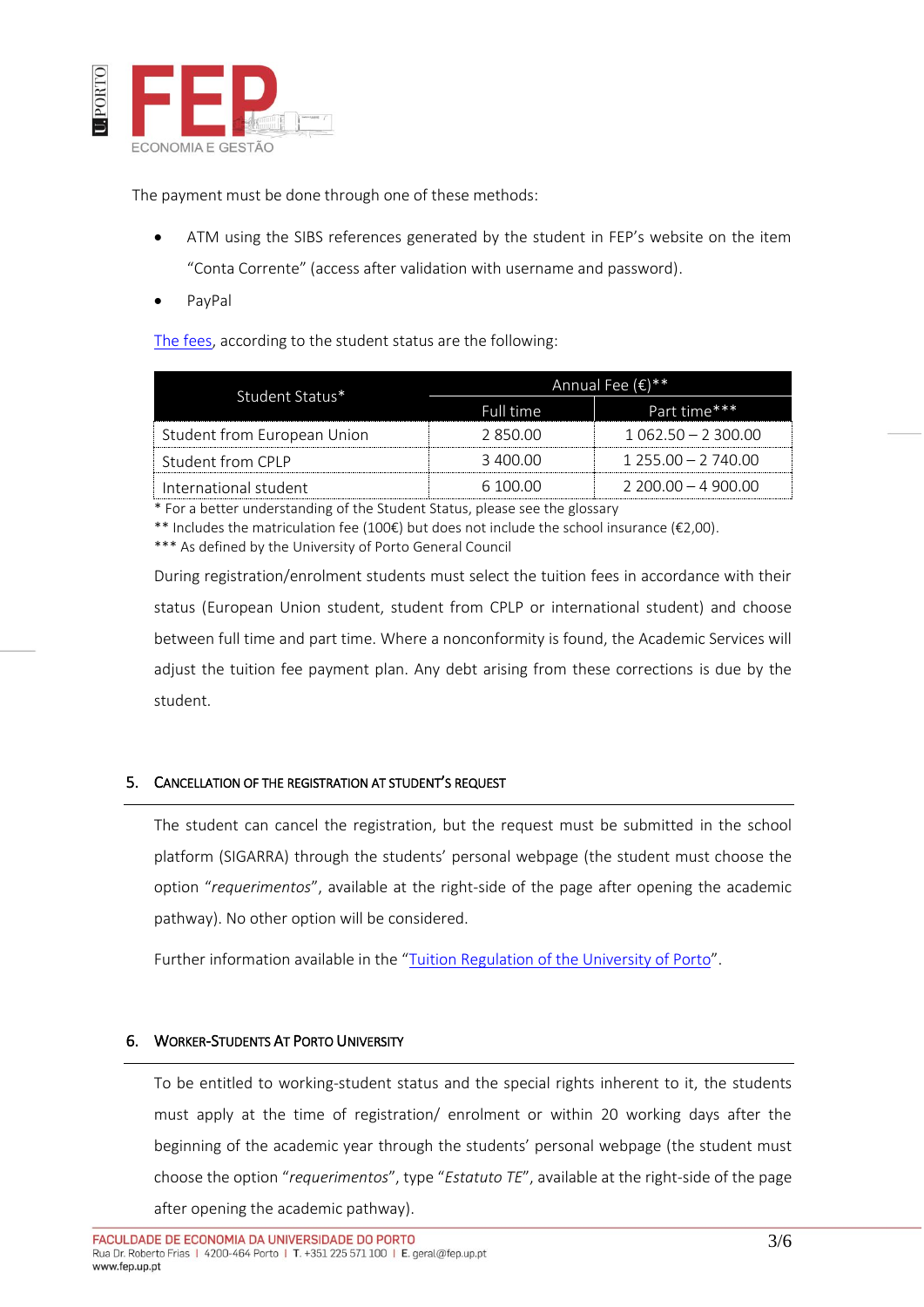

The working-student status also can be required just for the  $2^{nd}$  semester, if the application is submitted within 20 working days after the start of the second Semester.

Academic services may request the student to provide further information or to present the originals of the documents submitted online.

Further information available in the "[Worker-Student Status Regulations of the University of](https://sigarra.up.pt/fep/pt/WEB_BASE.GERA_PAGINA?p_pagina=1024613)  [Porto](https://sigarra.up.pt/fep/pt/WEB_BASE.GERA_PAGINA?p_pagina=1024613)".

# 7. ACCREDITATION OF TRAINING AND WORK EXPERIENCE

Credit applications can only be submitted online, until the last day of the enrolment/registration time period. After authentication in SIGARRA students should access the "*Opções*" menu (available at the right-side of the page after opening the academic pathway) and then choose "*Reconhecimento*/*Lista de pedidos de reconhecimentos/Criar pedido de reconhecimento*".

*NOTE: When submitting the online application for credits obtained in foreign institutions, the student must include a declaration issued by NARIC Portugal (National Academic Recognition Information Centre) attesting that the foreign institution is recognized, by its home country legal authorities, as part of its higher education system.*

*All foreign documents should be legalized by the Portuguese Consulate in the country where the degree was obtained or legalized by the Hague Apostille. Documents that are not written in Portuguese, English, French or Spanish must be translated to Portuguese, and the translation must be certified by the Portuguese Consulate in the country where the degree was obtained or legalized by the Hague Apostille. In this case, the original and the translated documents must be also legalized by the Portuguese Consulate in the country where the degree was obtained or legalized by the Hague Apostille.*

Further information available in the in the "Regulation for Creditation of Previous Training and [Professional Experience of the University of Porto](https://sigarra.up.pt/fep/pt/WEB_BASE.GERA_PAGINA?p_pagina=1026631)"

#### 8. OTHER PROVISIONS

a) Before the enrolment/registration, all communications with the student are made by email, using the email address indicated by the candidate in the application form.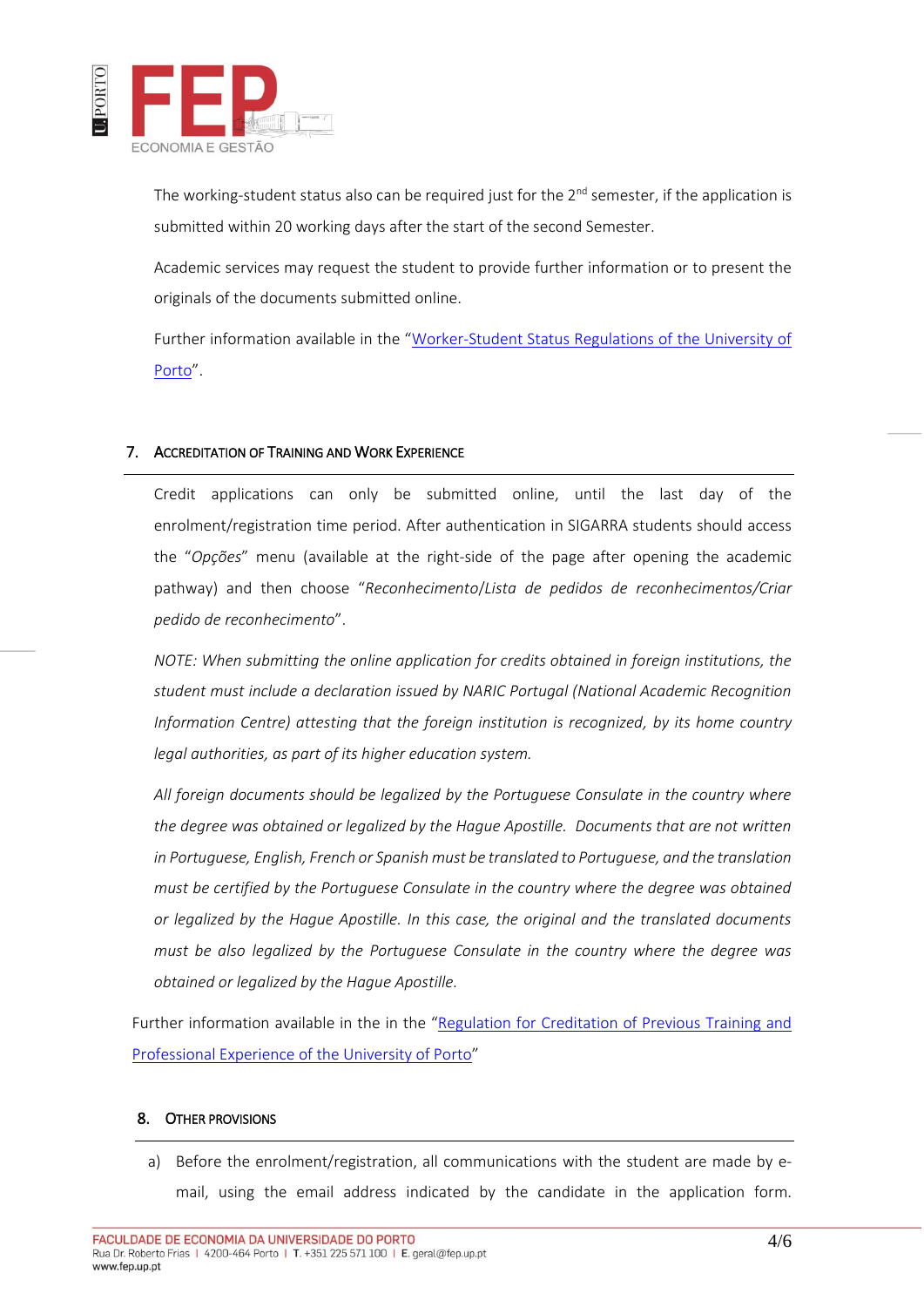

Nevertheless, candidates are considered notified by the publication of the official public notice on [FEP's website](https://sigarra.up.pt/fep/en/web_page.Inicial).

- b) After the registration/enrollment all notices and communications will be sent exclusively to the students' institutional e-mail. The Academic Services will not be responsible for any consequences arising from students not consulting institutional e-mail.
- c) The reading of this Notice does not replace the reading of other legislation in force.
- d) Students who make false statements will be excluded from the enrolment/registration process at any time.
- e) The Academic Services may demand the presentation of the originals of all the certificates/documents/diplomas. In this case, the candidate will be contacted by email, to the institutional email, and failure to present the original documents can lead to cancellation of registration, and it does not exempt the candidate from paying of all the fees due until the cancellation date.

#### 9. GLOSSARY

#### International Student Status effective on the date of the Notice:

According to the University of Porto regulation and Portuguese law:

*"1 — For the purposes presented in this decree, an international student is a student who does not hold Portuguese nationality.* 

- *2 — The following groups are excluded from the above definition:*
- *a) Citizens of another European Union Member State;*
- *b) Family members of Portuguese or European Union Member State citizens, independently of their nationality;*
- *c) Those who are not citizens of a European Union Member State and are not included in the above point but who have legally resided in Portugal for over two years, uninterruptedly, on 1 January of the year in which they intend to enroll in higher education, as well as any children who legally reside with them;*
- *d) Those who, on 1 January of the year in which they intend to enroll in higher education, are beneficiaries of a status of equal rights and duties conferred under an international treaty signed between the Portuguese State and the State of which they are citizens; [...]"*

*"Not included in the International Student Statute are 'family members of Portuguese or European Union Member State citizens,' with 'family member' defined in accordance with Law no. 37/2006 of 9 August, namely:*

- *i. The spouse of a European Union citizen;*
- *ii. The legal domestic partner of a European Union citizen, or with whom the European Union citizen maintains a permanent relationship that is duly certified by the Member State where they reside;*